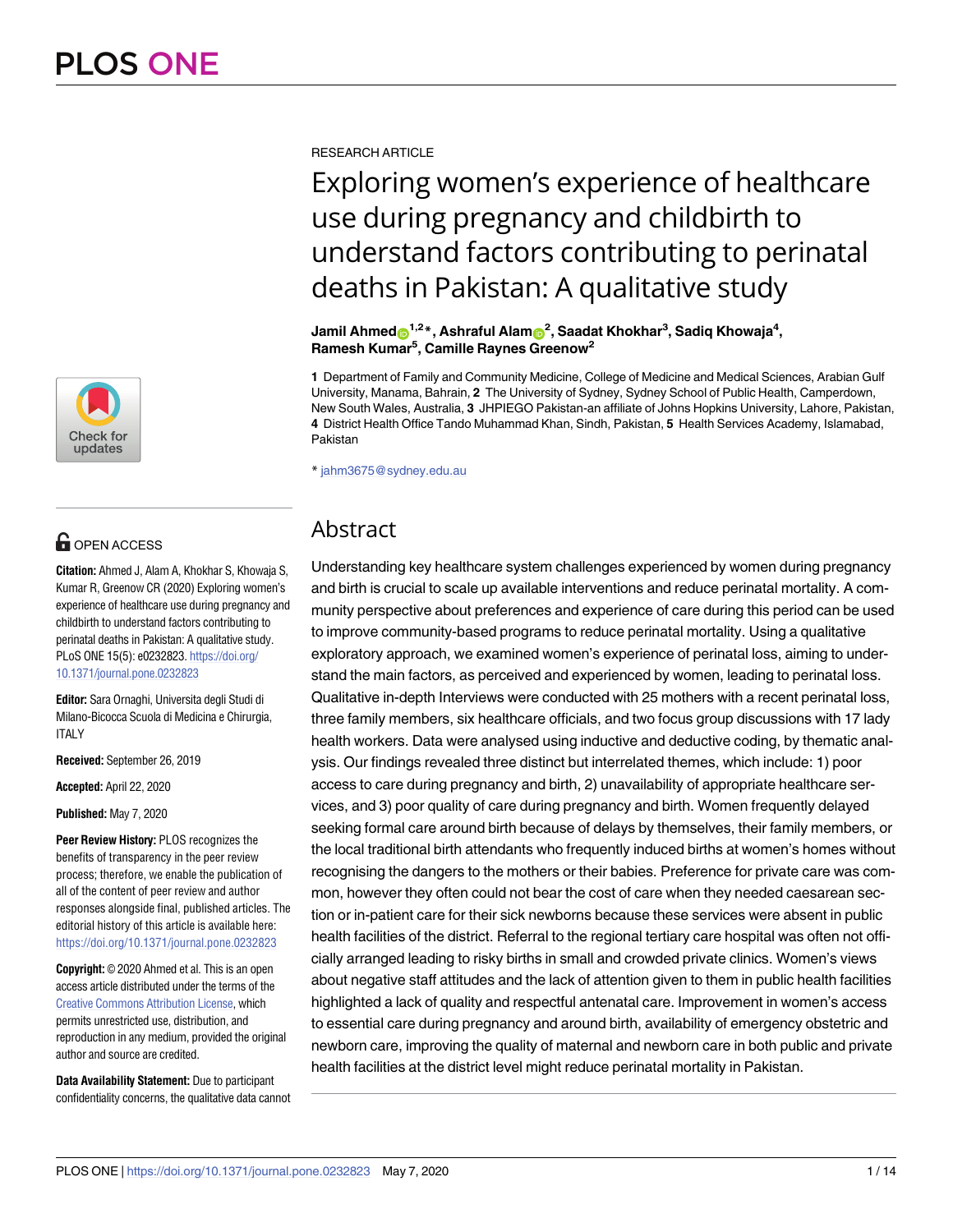<span id="page-1-0"></span>be made publicly available. The data can be requested from the corresponding author or from the institution that provided the authors with ethical approval: Adnan Khan, Assistant Registrar, Health Services Academy, Islamabad Pakistan, [adnan.](mailto:adnan.khan810@gmail.com) [khan810@gmail.com](mailto:adnan.khan810@gmail.com).

**Funding:** This work was supported by Postgraduate Research Support Scheme and Research Student Grant Scheme of the University of Sydney, Australia. CRG was funded by an NHMRC CDF #1086062, and a Robinson Fellowship, University of Sydney.

**Competing interests:** The authors have declared that no competing interests exist.

## **Introduction**

The burden of perinatal mortality comprising of stillbirths and early newborn deaths continues to be a challenge in low-income countries particularly in South Asia and Sub-Saharan Africa [\[1](#page-12-0)]. Of the approximately 3.2 million global stillbirths, more than 98% occur in low and middle-income countries like Pakistan [\[2](#page-12-0)]. Pakistan has the third highest stillbirth rate in the world, at 47 per 1000 births, resulting in  $\sim$ 242, 600 fetal deaths at 28 weeks of gestation in 2015. With ~244, 700 neonatal deaths within first week after birth in 2015, Pakistan ranks second in the list of countries with the highest neonatal mortality rate [[3\]](#page-12-0). To put this in perspective, most high-income countries have an average stillbirth rate of 3.5 per 1000 total births.[[4\]](#page-12-0).

Perinatal mortality is a highly sensitive indicator of the quality and accessibility of care received during pregnancy and at the time of birth [\[5\]](#page-12-0). This suggests that some perinatal mortality is preventable through interventions [[6](#page-12-0)]. Countries like Bangladesh, Cambodia, and Rwanda outperformed other high burden countries, and achieved an annual reduction of more than 3.5% in stillbirths between 2000 and 2015, because they were able to improve women's access to care during pregnancy and birth [\[3\]](#page-12-0). In countries which lag behind, bottlenecks in intervention implementation continue to be a challenge to further reductions in perinatal mortality. For instance a bottleneck analysis for newborn survival identified wide gaps in almost all aspects of the implementation of intervention packages aimed at in-patient care of the small and sick newborns [\[7\]](#page-12-0). In rural populations in Pakistan, despite improved access to primary healthcare services, the quality of care still lags behind best practice [\[8](#page-12-0)]. Although the main risk factors [\[9](#page-12-0)] and interventions to prevent perinatal mortality have been identified [\[10\]](#page-12-0), there still exist gaps in our understanding of how these interventions are integrated within community-based maternal and child healthcare services in countries with a high burden of perinatal mortality.

Understanding community experience of care around birth in Pakistan may provide evidence to reorient maternal and child healthcare policies and service delivery. In our previous study in which we analysed population-level data, we found that women with a high perinatal loss in Pakistan were also less empowered to seek care for themselves, their sick children, or use methods for birth spacing [[11](#page-12-0)]. In this present study, we explored women's experience of using healthcare during pregnancy and birth to understand factors related to healthcare access and utilisation which may have contributed to their perinatal losses.

## **Methodology**

We used exploratory qualitative research methodology to meet the aims of this study. In-depth interviews (IDIs) and focus group discussion (FGDs) were the main methods used for data collection.

#### **Setting**

The study was conducted in Tando Muhammad Khan District in Sindh Province, Pakistan during June and August 2018. The district was selected because it is one of the typical rural districts in the province of Sindh. The region is a predominately rural with a population of  $\sim$  677,228. There are 11 mother and child health centres functioning within either basic health units, rural health centres or the district hospital. These are all public health facilities and are referred to as that throughout the paper. The district has two major private medical centres, one of which is a teaching hospital and affiliated with a private medical college. The district also has approximately 20 smaller private maternity care providers. There are 83 community midwives in the rural areas who have established stations in their villages with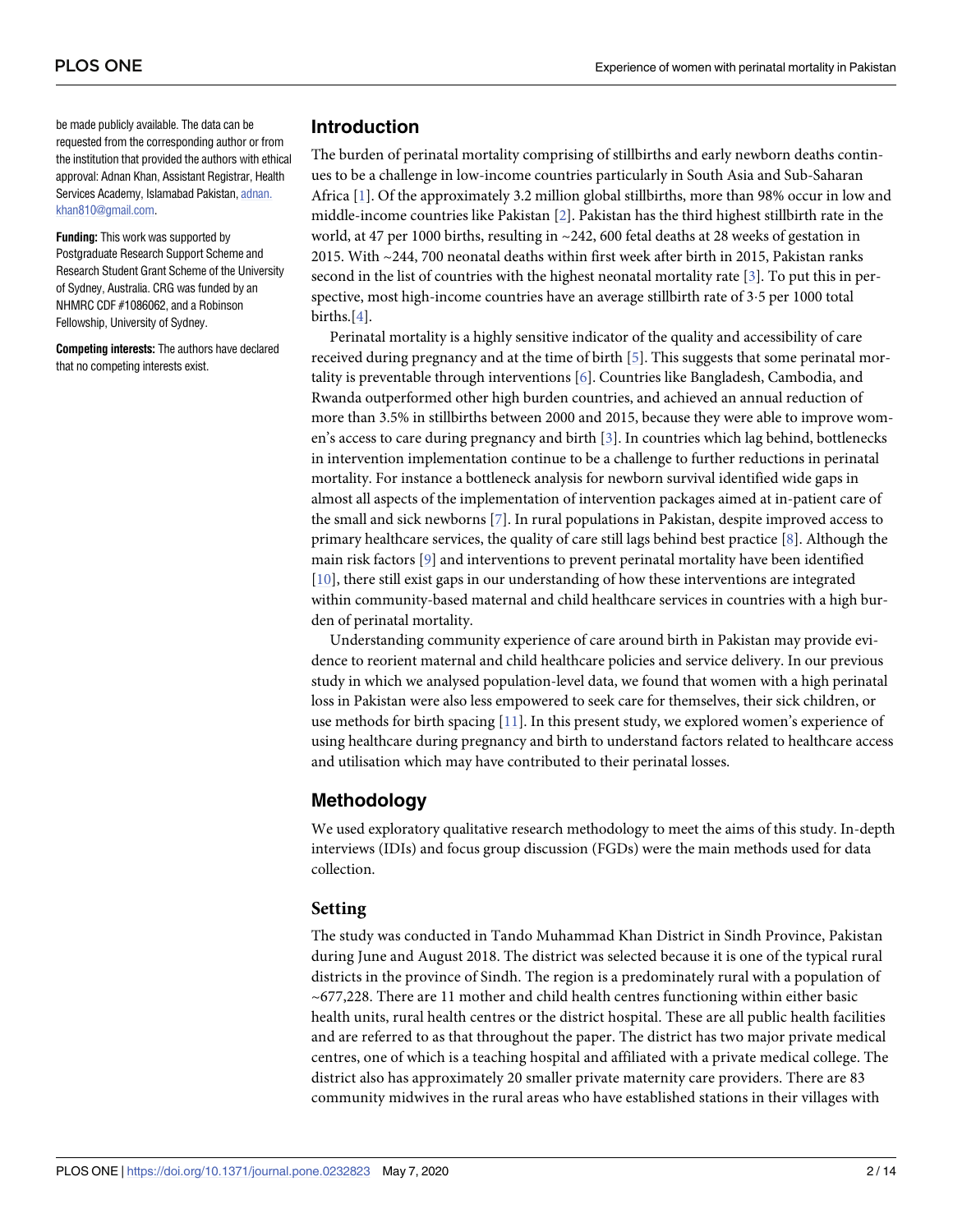<span id="page-2-0"></span>initial support by the provincial Maternal and Child Health Program. Approximately 404 lady health workers (LHWs) are also working in the district. LHWs are publicly funded; however almost half of the district does not have any LHWs appointed. After about 18-months training, a LHW is assigned to provide health education, basic birth spacing interventions and counselling, and nutrition education to about 100 houses in her catchment area near her home. LHWs earn about USD 300 a month and report to the nearby primary healthcare facility and the provincial LHW program. The LHW program has continued to expand since 1994, and currently about 125,000 LHWs cover about 60% of the country  $[12]$  $[12]$  $[12]$ .

## **Participant recruitment**

Participants of the study were selected from 19 villages in 5 union councils of the district. These areas represent mostly Sindhi ethnic communities and are within ~10 to 20 kilometres from the main towns. We included four diverse groups of participants: 1) women who had a perinatal death in the previous 12 months, 2), family members of these women, 3) female medical officers and district health management officials, and 4) LHWs. Women who had had a fetal death (after 28 weeks of pregnancy) or an early newborn death (in the first seven days following birth), in the year preceding the interviews were considered eligible to be included in the study. Women were identified by the local LHWs who record all perinatal deaths in their catchment areas, regardless of the place of death; homes, private maternity centres, public health facilities, and these are then reported to the district health office and the LHW program. The LHWs contacted the women on the phone and helped fix the date and time for the interview. Further recruitment of women in the study was stopped when we reached data saturation and a reasonable representation of women from most prominent areas of the district was achieved.

#### **Data collection**

Separate semi-structured IDI guides were used to interview participants for stillbirths and early newborn deaths. A separate guide was used for the FGDs with the LHWs. The guides were developed after literature review, and previous similar research experience [[13](#page-12-0)]. The final versions of the IDI and FGD guides were approved after revision of several draft versions of the guides, and input by co-authors. IDI guides for the mothers and their relatives and community members contained items inquiring about their household and family situation, antenatal care (ANC) experience, their experience of stillbirth or early newborn death, and their opinion about the health services and support received during pregnancy and birth. The interview guides for the IDIs with health officials and the FGDs with LHWs included items on their perceptions about the burden of perinatal deaths in the district, and existence and use of relevant policies and actions by responsible healthcare stakeholders to prevent perinatal mortality in the district. The IDI guides were then translated into Sindhi by a professional translator and back translated by JA, who is a native Sindhi speaker.

Women and their family members were interviewed in their homes, health officials in their office hospitals, and FGDs were conducted in the basic health units. The interviews were conducted by a local Sindhi speaking female interviewer in places where participants felt comfortable such as homes. The interviewer was a local primary school teacher with previous experience of conducting surveys with international aid agencies in the province. The interviewer received intensive training and interviewing skills by JA. She was also coached on an ongoing basis using the completed interviews to improve the quality of subsequent interviews.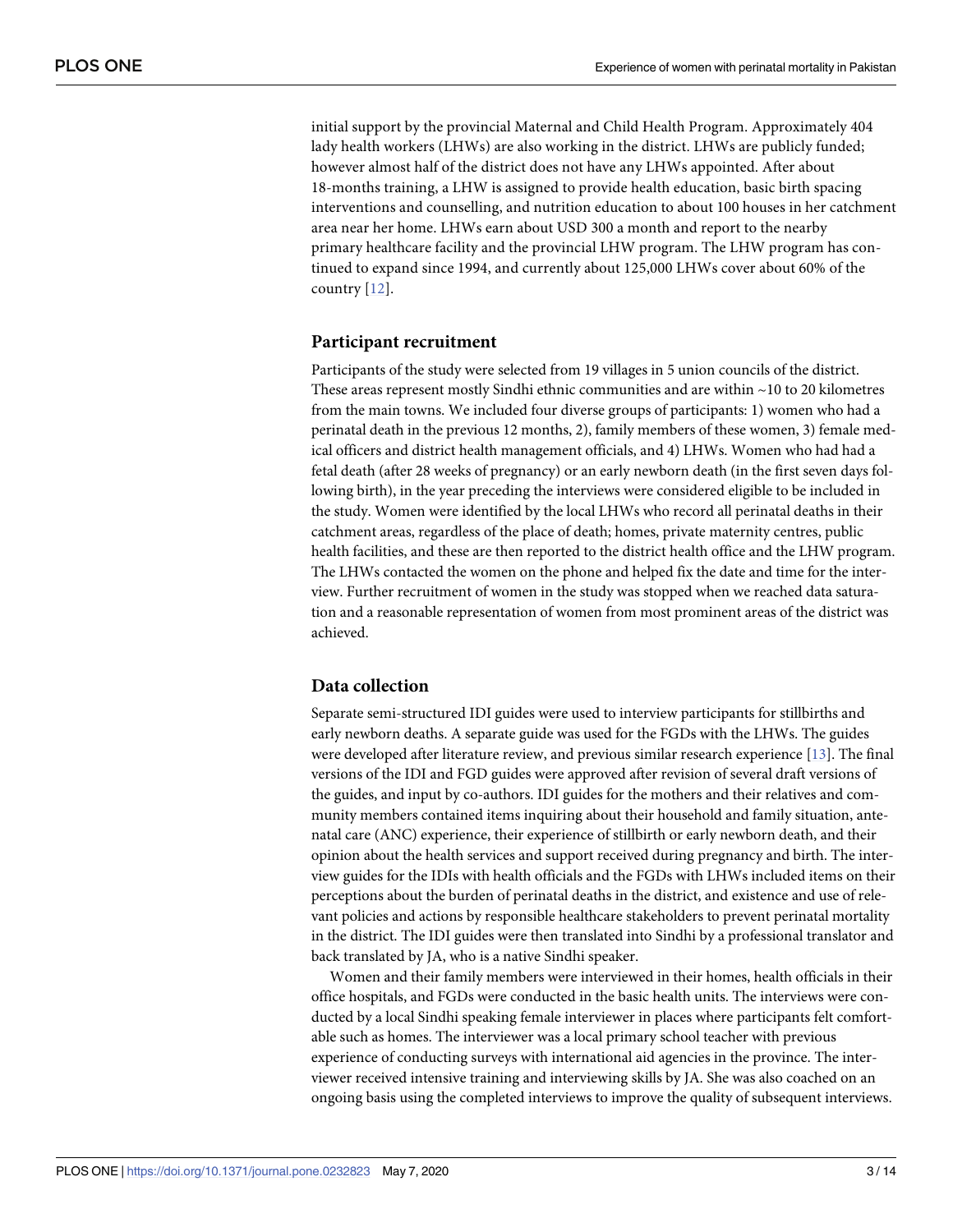<span id="page-3-0"></span>The interviews with health officials and FGDs were conducted by JA. Interviews were recorded and lasted between 30 minutes to an hour, and FGDs lasted approximately 45 minutes.

#### **Data analysis**

Data were analysed using thematic analysis with both deductive and inductive coding. The transcripts were initially read for codes based on the field guide questions, and in the next step, the data were categorised into emerging themes. The IDIs and FGD data were analysed together. The interviews were transcribed verbatim in Sindhi and the translated into English by JA). The translated interview text was then read again for any errors, and initial coding was done. The coded text identified during the first reading was coded as nodes and sub-nodes in NVIVO version 11 (QSR international). Next, interview text was read and re-read and it was labelled under appropriate nodes. Finally, the node names were edited, and their hierarchy was changed by merging, and cutting and pasting them within the most appropriate themes. A framework was developed by identifying themes as they were explained by the codes. The women's discussion, of their practices during pregnancy and birth, and encounters with healthcare providers during pregnancy and birth, was used to understand their experiences about care, their perinatal losses, and the circumstances under which these losses occurred. Data from the interviews with the women were triangulated with those from the health officials and community members. We translated common terms used by the participants for their symptoms, complications, or a treatment into the most suitable medical terminology. For example, we interpreted "bleeding during pregnancy" as antepartum haemorrhage, "low blood" as anaemia, "blood injection" as injectable iron, "baby drowned after birth" as hypoxia or birth asphyxia. Extreme caution was observed in interpretation of the data by agreeing on final coding, evaluation of the analysis, and by providing feedback on several drafts of the paper by the two senior researchers who are experienced in qualitative research. We had author discussions to practice reflexivity as we considered our own personal experiences, knowledge, and beliefs. Thorough reflexivity was practiced in the analysis and interpretation phase of the study, and we challenged the first author (who belonged to the same province, spoke Sindhi and had knowledge of local healthcare system) to avoid subjectivity which may have influenced the analysis and interpretation of the data. The findings are reported based on the Consolidated Criteria for Reporting Qualitative Studies [\[14\]](#page-12-0).

#### **Ethical consideration**

Ethical review for the study was obtained from the ethical review committee of Health Services Academy Islamabad (F. No. 7-82/2017-IERB). Verbal consent was given by most and written by some participants after the interviewer read them the research details.

## **Results**

Participants included 25 women; of whom 11 had a stillbirth and 14 an early newborn death [\(Table](#page-4-0) 1). We also approached the family members who were available at the time of interviews and four agreed to be interviewed. The youngest mother in our study was 17 years and the oldest 35 years and their mean age was  $26.5 \pm 5.4$  years. Most mothers did not have any formal education and were not employed, although some women worked in agriculture. Most women were multiparous (or grand multiparous). Their husbands worked either in the fields or were casual labourers. Most families had limited financial resources, including insufficient funds for out-of-pocket expenses related to their pregnancy and birth care. Six health officials were interviewed in the main town of the district; they included two medical officers, a district health officer, a medical superintendent of the district hospital, and two coordinators of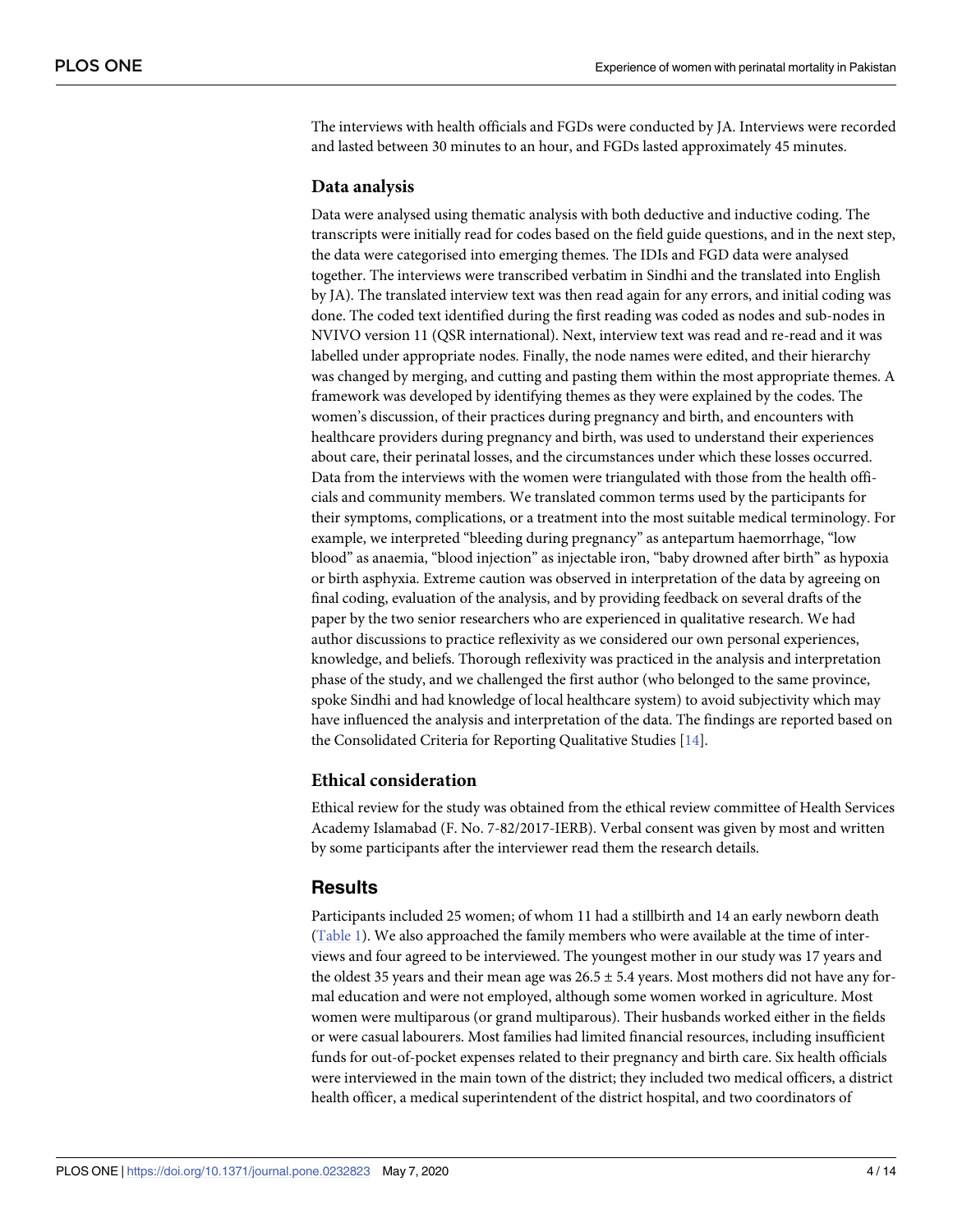| Type of participants                           | <b>Number</b>       |
|------------------------------------------------|---------------------|
| Mothers with stillbirth                        | 11                  |
| Mothers with early newborn deaths              | 14                  |
| Father of a stillborn                          |                     |
| Mother-in-law of early newborn death           |                     |
| Father of early newborn death                  |                     |
| Health managers and workers                    | 8                   |
| Focus group discussions of Lady Health workers | 17 people, 2 groups |

#### <span id="page-4-0"></span>**[Table](#page-3-0) 1. Description of the study participants.**

<https://doi.org/10.1371/journal.pone.0232823.t001>

relevant services. Two FGDs were conducted with 17 LHWs from communities surrounding two basic health units. The LHWs participating in the FGDs were from the same communities of the mothers.

We identified three interrelated but distinct themes to describe the women and their families' experience and perceptions, and health official's perspectives of factors linked with perinatal mortality: 1) poor access to care during pregnancy and birth, 2) unavailability of appropriate healthcare services, and 3) poor quality of care during pregnancy and birth.

#### **Poor access to care during pregnancy and birth**

The most significant barriers to accessing care during pregnancy and birth for the women in our study was a lack of prompt decisions to seek skilled care around birth, delays by maternity care providers and cost of birth care services. A lack of prompt decision making about the place of birth hindered women's access to care at birth, especially since because these decisions were frequently made when the women were in labour. Many women attempted births at home with traditional birth attendants (TBAs); and when the labour did not progress, only then did they travel to a skilled birth attendant. Many of the women who birthed at home regretted this decision, because they would have preferred to birth with a skilled birth attendant.

"Dai (TBA) said that the baby would be born on the way to hospital, so it was better to deliver *at home*. *She delivered in 15 minutes*, *but the baby got stuck halfway and died*. *We had never thought that we would give birth at home*, *we had planned to go to N (Lady Health Visitor*, *LHV's clinic)."*

*(Woman with stillbirth-IDI16)*

There were some instances of home births due to a delay in access to skilled care during birth, mostly following advice from the TBAs. In retrospect, women often blamed TBAs for misleading them to believe that their babies would be born at home, and according to the women, the TBAs mishandled their labour and advised against seeking a skilled birth attendant.

*"My (labour) pain started at three in the morning and it took until eight in the night*. *Baby was stuck inside (when TBA*, *attended the birth at home)*. *I fought with Dai*, *I told her that whatever had happened*, *it was all because of her*. *She did that to me."*

*(Woman with early newborn death-IDI23)*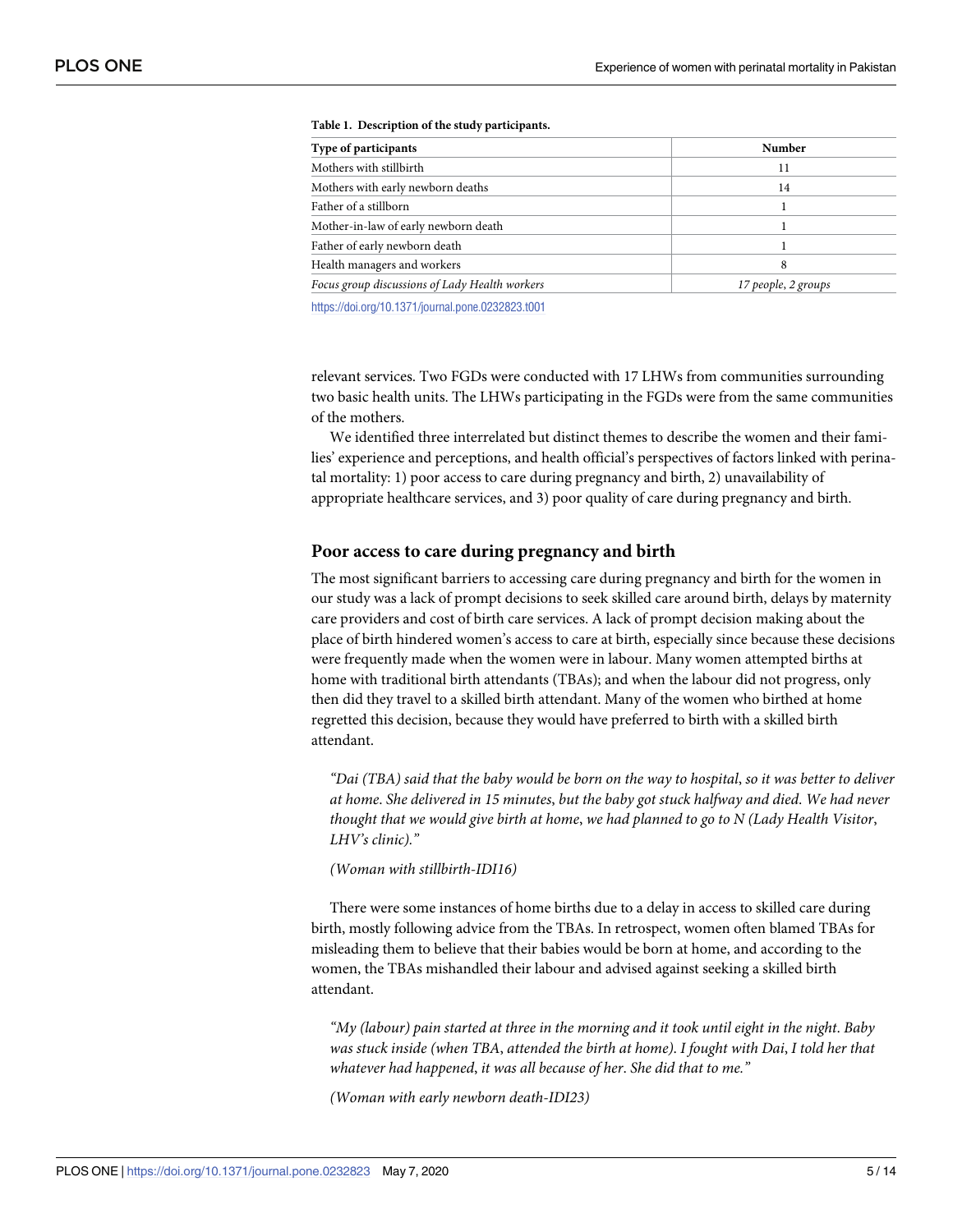Some women blamed private birth providers for causing delays in referring women to access appropriate care during labour. Such delays by the private clinics were often associated with prolonged labours and perinatal losses.

"She (Private Dr S.) said that I would deliver in the morning and she left me there. The baby died in those pains. I had spent all night in her clinic. She did not check me. She went to sleep *after saying that my baby would be born in the morning*. *On the next day also*, *she said that* the baby will be born soon but it did not. After finishing (killing) the baby there, she gave me a *letter for the civil hospital in Hyderabad*, *where they said that the baby was not moving."*

*(Woman with stillbirth-IDI20)*

A preference for private care was another reason that limited women's access to normal birth with a skilled birth attendant. Some women who had birthed at a basic health unit, reasoned that they selected a public health facility that time because they could not afford to pay for private birth care. However, their discussions implied that their previous births were at private centres because these centres were highly valued by women and their families.

*"We were poor at that time (during birth)*, *otherwise I had been delivering with S*. *(Private LHV) before."*

*(Woman with stillbirth-IDI18)*

The cost was also a strong barrier for most women who were advised that they needed an elective Caesarean Section (CS). Women could not afford the CS costs in the local private hospitals which ranged between PKR20,000 (143 USD) to PKR 35,000 (250 USD). It was also common that families would borrow or sell assets to manage these costs. When referred to the civil hospital in Hyderabad to avail a free CS, the women could not even afford the cost of travel to reach the hospital, because a cost-free ambulance transfer was not available, leading these women to return to their homes to birth with TBAs.

*"We did not have money to go to (civil hospital in) Hyderabad*, *so we came back home*. *We thought that we would go in the morning*, *but then the (dead) baby was delivered in the midnight by Dai."*

*(Woman with stillbirth-IDI24)*

#### **Unavailability of appropriate healthcare services**

A lack of availability of essential services such as blood transfusion, CS and newborn care was linked with multiple incidents of perinatal losses in our study. Many women were advised by their healthcare providers to receive blood transfusions due to anaemia which the women referred to as "low blood". These health providers were both private and public and various cadres of skilled birth attendants e.g midwives, nurses, and medical doctors. Since a free blood transfusion facility was not available in the public health facilities, most women could not receive a blood transfusion, as the private services was costly, and also required families to find a matching blood donor which they were unable to do.

"We could not find it (the donor for blood group  $A+ve$ ). We were poor. We did not have money" *(Woman with stillbirth-IDI9)*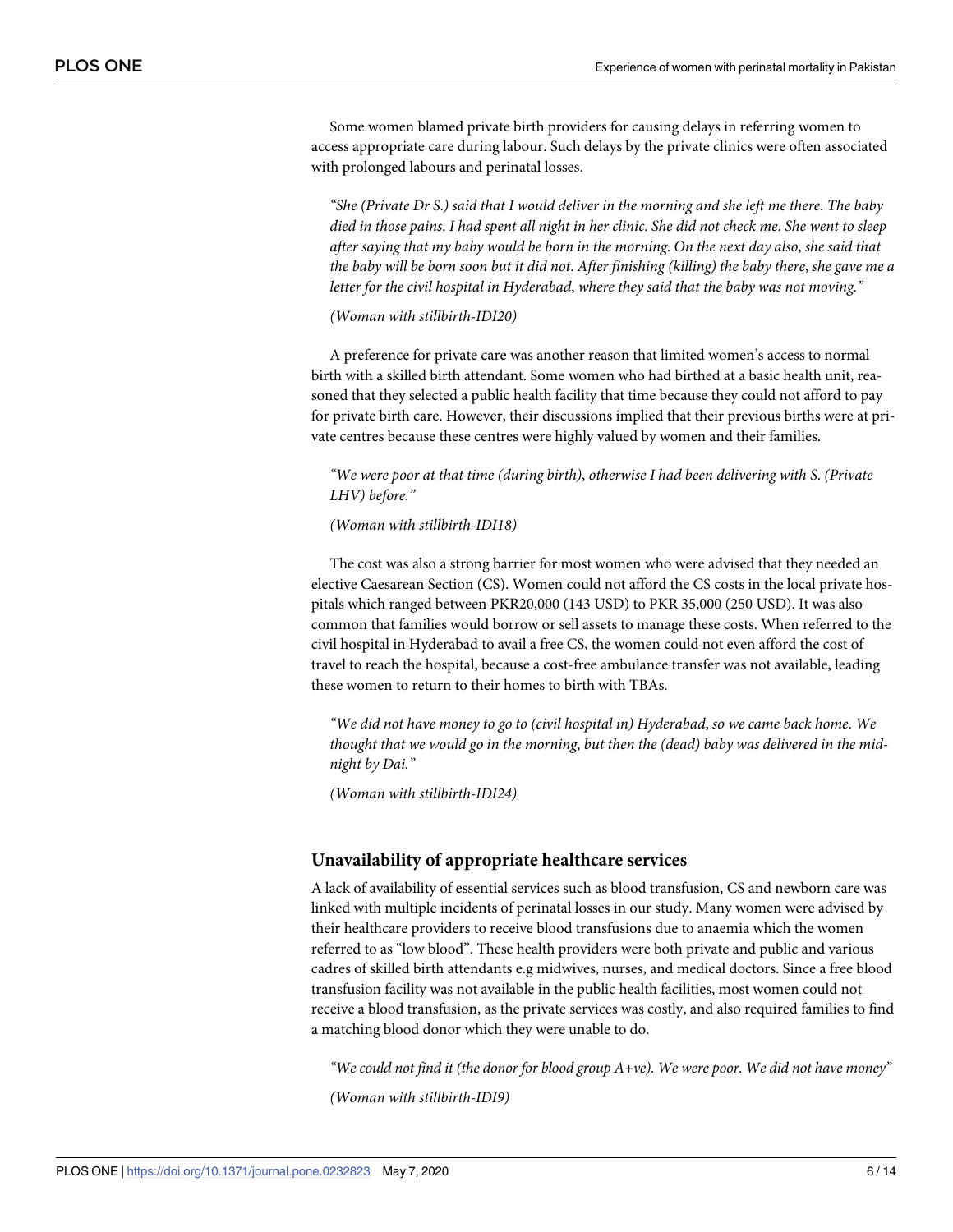Many women reported receiving drips and injections in place of blood transfusions mostly from private providers in the nearest towns.

*"He (Dr) said that my blood was low*, *and I needed blood transfusion*, *but we did not get it done*. *But we received a drip that is given in place of blood and costs 800 Rupees (5 USD)"*

*(Woman with early newborn death-IDI14)*

A lack of availability of emergency obstetric care services was a common reason for the staff in the district hospital to avoid admitting women who commonly needed a CS. These women were turned away or referred to the civil hospital in Hyderabad, or a local private hospital.

*"The district hospital doctor said that my condition was too complicated*, *and she could not treat me*. *She told us we could go to the private clinic where we usually went."*

*(Woman with stillbirth-IDI24)*

Health providers agreed that the availability of a quality CS facility in the district was important. They described that the district hospital faced many challenges related to financing the services, human resources, and equipment; thus, although the hospital had an obstetrician and an anaesthesiologist, a CS facility was not available.

*"The caesarean cases need to be done here in the district*. *The project people say that the hospital is complete*, *but how can it be complete without necessary equipment and staffing*?"

*(Health official-IDI35)*

Some mothers who underwent emergency CS at private health centres, were already in an advanced stage of labour. They described symptoms in their babies that suggested aspiration and intrapartum hypoxia. These babies often required specialised neonatal care; however, because of the unavailability of such care in the district, many were transferred by their families to the civil hospital in Hyderabad.

*''But the doctor refused me at last-minute and told that I would have operation (CS) because the baby had slow heart rate*. *Then I had operation however*, *she said that water had entered the baby and it would need two days in specialised care*. *She refused us treatment here (as it was not available) and we took the baby to Hyderabad where he was alive for two days."*

*(Woman with early newborn death-IDI26)*

These gaps in the availability of essential newborn care services were also recognised by senior district health officials. They highlighted that although the district hospital had an inpatient area for admitting sick children, a reasonably equipped newborn care facility was absent in the hospital. Therefore, sick newborns were referred to the civil hospital in Hyderabad, which also lacked adequate facilities. A senior health administrator described how the civil hospital was under pressure to deal with sick newborns, and this was the reason that newborn mortality was extremely high in the district.

*''The paediatrics wards in civil hospital in Hyderabad have patients (referred) from other parts of the province*. *If they see improvement in sick babies*, *they discharge them early*,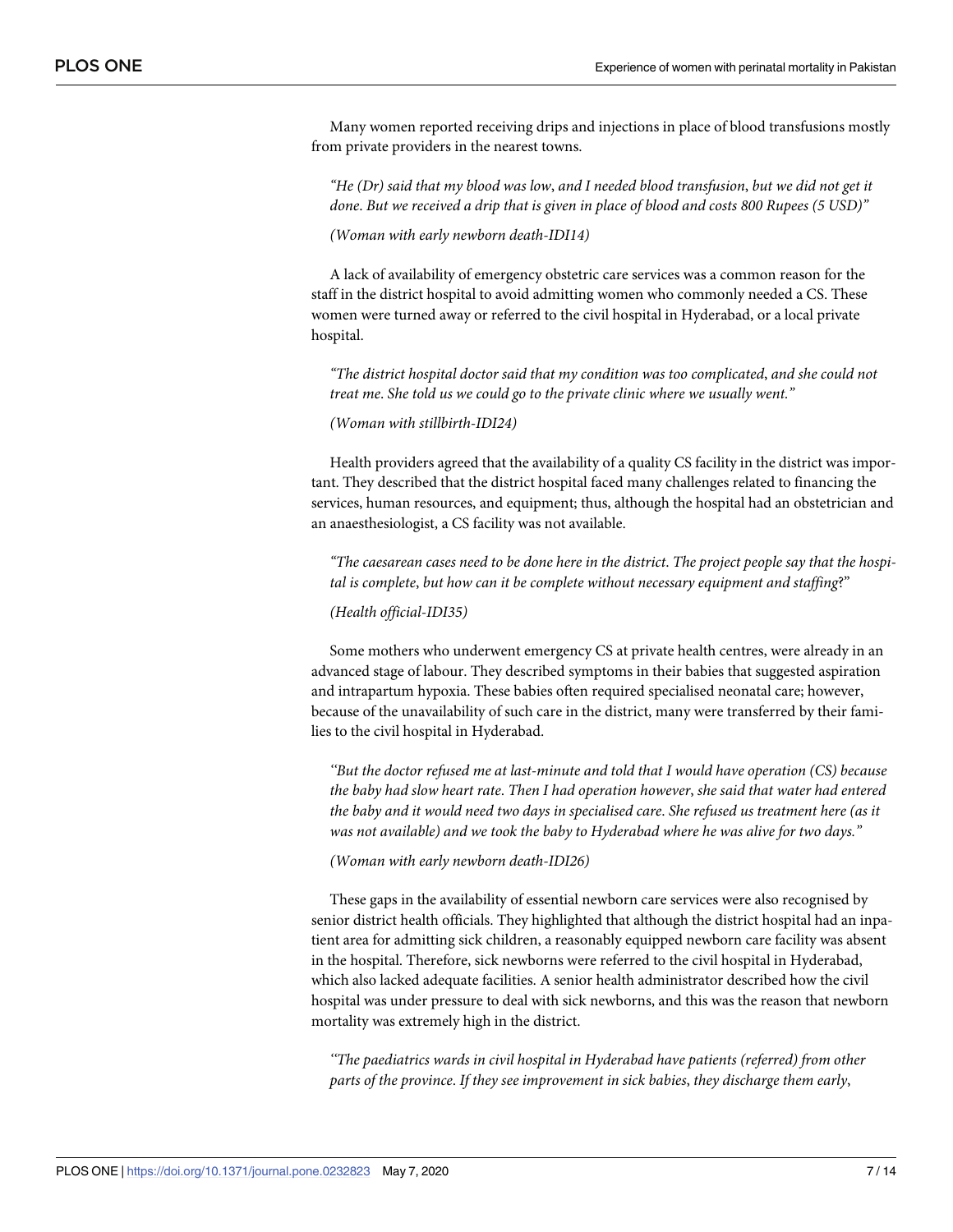*because they are short of beds*. *Therefore*, *when patients are referred from here (district)*, *they end up in a lot of trouble*. *Some babies find beds while others do not."*

*(Health official-IDI34)*

## **Poor quality of care during pregnancy and birth**

Women in our study described incidents which suggest that the quality of care that they received in both public and private health centres was poor. Women reported receiving insufficient information from healthcare providers about birth complications they later experienced. Some women who had complicated pregnancies including twin pregnancies, placenta praevia or abnormal presentation, blamed ANC care providers of not informing them in time that they may have a complicated birth. Women believed that if they had enough information earlier in their pregnancies, they might not have had the perinatal loss.

"If she had told me about the problem (low fetal heart rate) and that I would not have normal *delivery; we would have immediately gone for the operation (CS)."*

*(Woman with early newborn death-IDI26)*

Another aspect of lack of quality of care that the women in our study identified was the health providers' negative attitudes during interactions with the women. Some women reported incidents when they visited public health facilities for an ANC check-up that the staff were reluctant to attend them and told them that they were too busy on that day. The women perceived that they were disregarded and ignored by the staff.

*''When I went there (Basic Health Unit)*, *they said that they were too busy on that day*, *they did not check it (blood test)."*

*(Woman with early newborn death-IDI12)*

LHWs also shared incidents where they accompanied pregnant women, often at their own expense to the basic health units, but the women were not attended appropriately by the public health facility staff member.

*''I brought a woman with high blood pressure to the basic health unit*. *The lady doctor asked* me to take her to the male doctor. He said that he was not available (at that time). That is why people do not want to come here. They say that doctors tell them that they are fed up by *seeing them so often."*

#### *(FGD2-LHWs)*

There were also many stories that suggest over-servicing through the provision of unnecessary injections, drips, and other medications predominately from private providers. Although these were inappropriate, ANC care that provided injections and drips was highly valued by the women and their families. If they did not receive these injections and drips during their pregnancy, they attributed not receiving them to be the cause of the perinatal death.

*"I think if I had received injections*, *drips and treatment (during ANC) then the baby could have survived."*

*(Woman with early newborn death-IDI1)*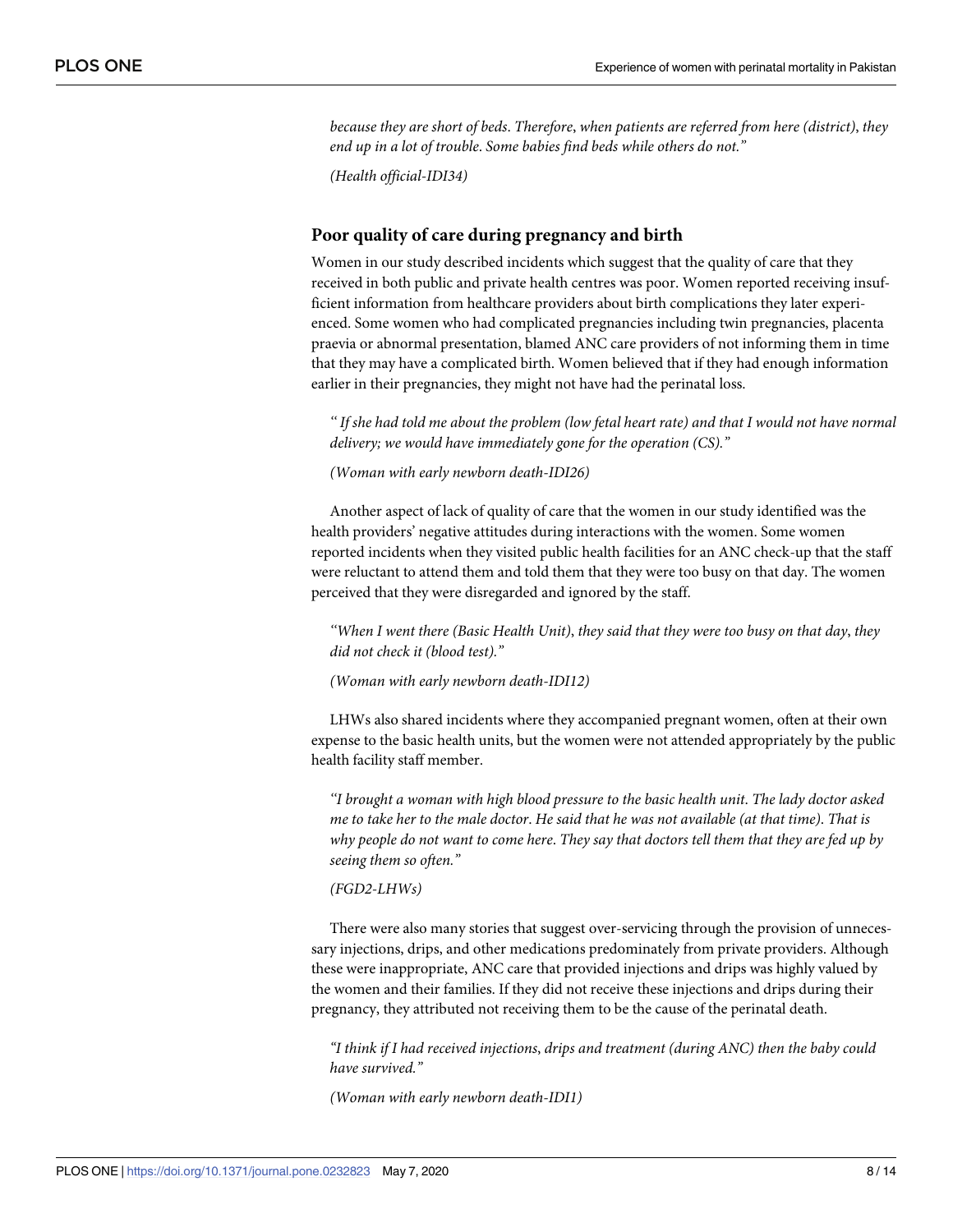When discussing the events surrounding their births and immediate postpartum period, some women who had birthed at basic health units and had a perinatal loss, felt that the staff did not take steps to identify the high risks to the fetus and newborns, and the immediate newborn care was poorly provided.

*"We expected that the basic health unit would do the delivery*. *They would have gas (O2)*. They did not keep the boy in the gas and as soon as they removed him, the doctor went for tak*ing shower*. *When my sister-in-law shouted and then they tried something to pump air in him*. *She (the doctor) left him like that and went away."*

*(Woman with stillbirth-IDI18)*

Quality of care issues were also indicated by incidents of perinatal loss in women who had attended private clinics. The accounts of their labour suggested substandard birth care because they were frequently treated by the unskilled assistants in the absence of the skilled birth attendants who were at the same time owners of these private clinics.

*"The assistants called the nurse and told her on phone that I was not delivering the baby*. *She* told them to give me an injection and if I do not deliver even after that, then let me go and get the operation done. Then they gave me injection. I had a lot of pain and baby was born in five *minutes*, *but she was dead."*

*(Woman with stillbirth-IDI3)*

Regulating private providers to improve their service quality was described by the district health authorities as challenging. Multiple public health officials expressed opinions indicating that private providers often use their influence on the district administration to avoid any accountability whenever their practice was questioned by the district health authorities.

''. . .they (private providers) know about the consequences of their malpractice so they protect themselves in that way. There have been cases when we closed a clinic and then allowed them to run the clinic after we came under pressures."

*(Health official-IDI35)*

## **Discussion**

Although our participants reported a high use of ANC services, their access to a high-quality ANC and birth care was limited. Delays by families as well as health providers affected access to skilled care around birth. Financial constraints contributed to reduced access to care, especially emergency obstetric and newborn care. A lack of availability of sick newborn care, blood transfusion and CS services in the public health facilities of the district was experienced by women who had a perinatal death. Negative staff attitudes, provision of insufficient information including potential high risks during pregnancy and birth, and ignoring possible risks of perinatal morality, like high blood pressure, were the main quality of care issues experienced by the women attending public health facilities in our study. Additionally, despite a preference for private providers, the care described by the women seemed mostly substandard and negligent. Instead of receiving evidence-based care, women received unnecessary and costly injections and drips from private providers during pregnancy.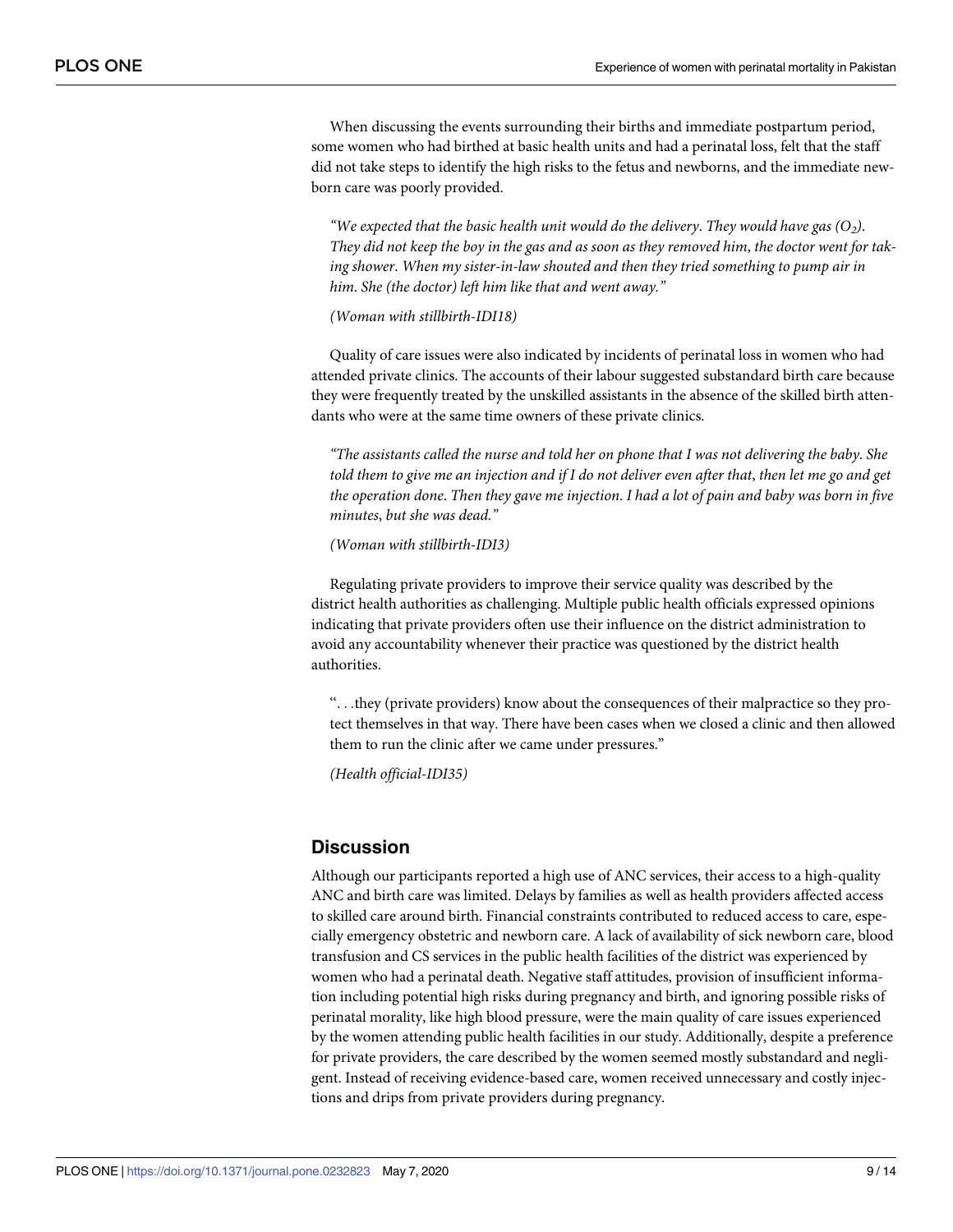<span id="page-9-0"></span>Delays in accessing skilled care at birth and subsequently birthing at home, delays in decision making for referral to appropriate care by the private health providers could have impacted perinatal losses among women in our study. Delays in seeking and receiving care are well-established risk factors of perinatal and maternal mortality [\[15\]](#page-12-0). Delays in taking decisions to seek care and a delay in reaching a healthcare facility contribute to newborn mortality resulting mainly from pre-term birth, birth asphyxia, and sepsis [\[16\]](#page-12-0). Although some women delayed their decision to attend a skilled provider and delivered with a TBAs, most delays were by private providers who failed to refer women to more appropriate care. Such delays during referrals between health facilities are linked with higher perinatal and child mortality. Our findings on delays are consistent with a study from Sierra Leone [\[17\]](#page-12-0), which showed that such delays result from a culture of seeking guidance from TBAs, a lack of access to care at birth, and financial constraints. Another reason for delay in seeking appropriate care at birth was that women were not aware of the duration of their gestation and therefore of the due date, and therefore were not offered induction of labour at 39 weeks [[18](#page-12-0)]. Appropriate and timely management of women with high-risk pregnancies and at risk newborns can reduce the risks associated with transfers between institutions [[19](#page-12-0)].

Our analysis demonstrates that a lack of publicly available emergency obstetric care services led to avoidable perinatal deaths. Receiving basic and comprehensive emergency obstetric care can prevent stillbirths by 45% and 75%, respectively [[20](#page-13-0)]. Timely identification of women requiring CS is linked with a reduction in perinatal mortality burden [\[21\]](#page-13-0). Improving CS rates in less developed countries from 1 to 10% reduces newborn mortality from 23.3 to 20.3 per 1000 live births, and maternal mortality rates from 183.1 to 118.6 per 1000 live births [\[22\]](#page-13-0). With adequate human resource allocation and provision of necessary equipment, surgical theatres may be enabled to offer an affordable CS service in public health facilities of most low and middle-income countries [[23](#page-13-0)].

Poor availability of emergency newborn care in the public healthcare system of the district was recognised by all participants. Referral of sick newborns to specialised care needs to be *<* 3hours, as longer delays are associated with a doubling of the risk of death [[24](#page-13-0)]. A lack of availability of an affordable ambulance transfer by the local healthcare management compounded the effects of poor service availability. Approximately a quarter of Pakistani women still prefer to birth at home [[25](#page-13-0)]; therefore, identifying them and their sick newborns through local health workers and facilitating them to reach skilled emergency care would be essential to any perinatal morality prevention effort.

Cost of care impaired women's access to emergency obstetric care and newborn care. Many parents could not afford the inpatient care for their sick newborns and insisted upon ambulatory care and women who needed a CS, opted for a normal delivery because they could not afford the CS cost. Women needing a CS in our study were reluctant to travel to the civil hospital in Hyderabad when they required a CS. Travel costs and other expenses of staying in a public hospital were also not affordable, approximately 82% of women using public care and 96% using private care pay out of pocket for comprehensive emergency obstetric care services in Pakistan [[26](#page-13-0)]. Access to high-quality intrapartum care has been improved by financial protection strategies resulting in significant reductions in perinatal mortality [\[3](#page-12-0), [27](#page-13-0)].

Our finding that some women in our study were ignored by health facility staff is consistent with another study from Pakistan which found that 97% women experience at least one type of disrespectful or abusive behaviour by their birth attendants [\[28\]](#page-13-0). Negative staff attitudes and behaviour is not only linked with poor perinatal outcomes [[29](#page-13-0)], but also diminishes the positive experience during pregnancy and birth, and lowers their perception of quality of care [\[30\]](#page-13-0). A meta-synthesis of qualitative studies identified poor staff attitudes as a reason for women's lack of service use especially of ANC [[31](#page-13-0)]. In our study, women reported that ANC clinic staff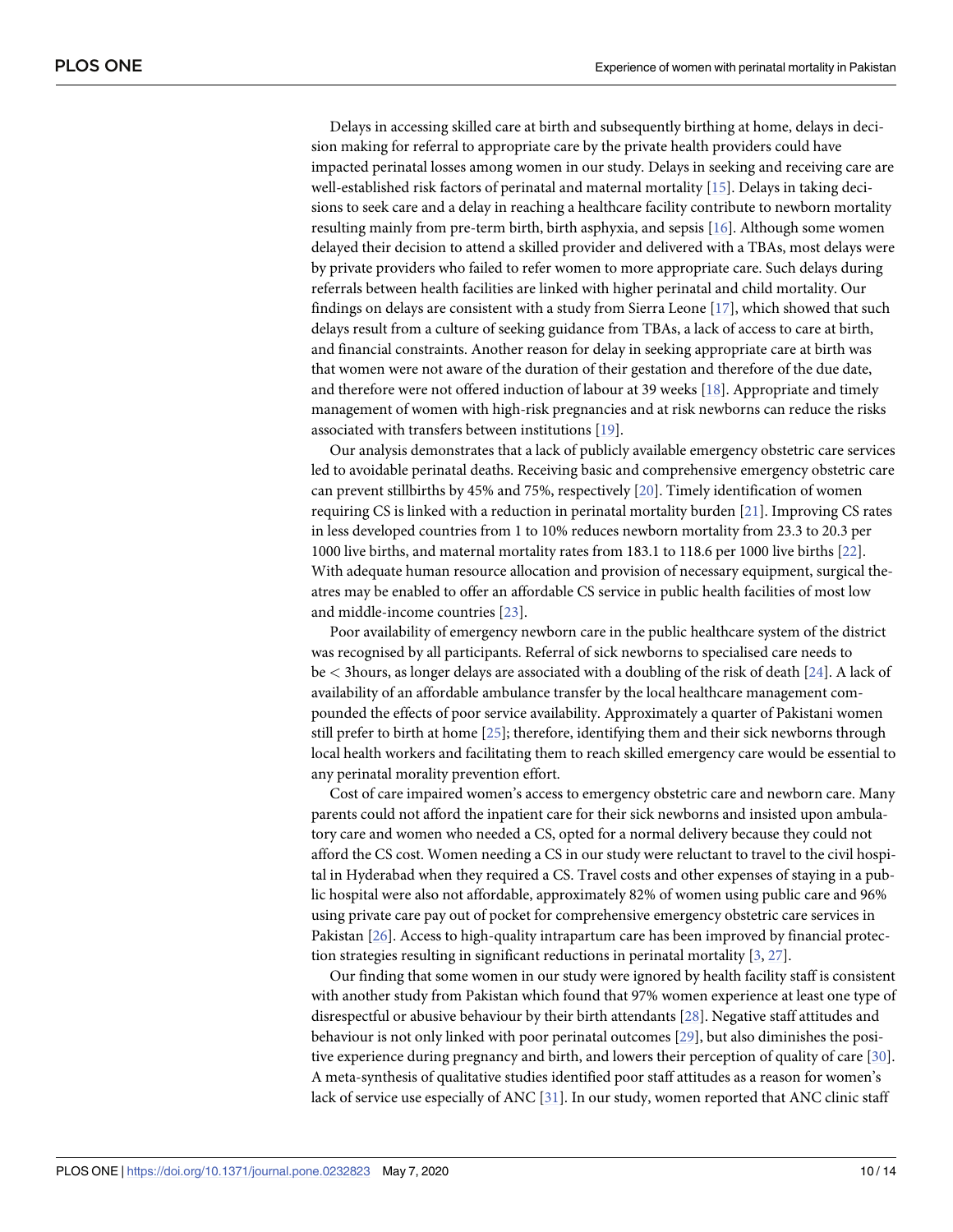<span id="page-10-0"></span>were rude and too 'busy' to see them. A shift in attitude would be required for public sector staff to provide woman centred care. In health facilities with overworked providers, a realistic approach to human resource management is required considering the harmful effects of staff burnout on patients [[32](#page-13-0)]. These negative experiences in the public health facilities and perceptions of poor staff attitude towards women may also have informed women's choice to seek care from private providers or give birth at homes leading to higher risk of perinatal mortality. Apart from staff behaviour related issues, women, especially those with known conditions during pregnancy, faced other ANC quality issues such as receiving inadequate information about identified risks. ANC quality is associated with higher attendance at skilled care services around birth leading to positive pregnancy outcomes [\[33\]](#page-13-0).

Women in our study experienced negligence during births by private providers who they blamed for not taking the necessary steps to prevent their pregnancy losses. Most of the skilled providers in our study were private lady health visitors, nurses and doctors, who offer first-line care to rural populations; yet little was known about the quality of the care they provide [[34](#page-13-0)]. The incidents such as allowing unskilled assistants to attend births in their absence suggests that private providers may not be following standard procedures. Although 86% women attend some ANC and 66% give birth with skilled birth attendants, the proportion of births attended by private providers is not clear in Pakistan [\[35\]](#page-13-0). Research from the communities, like our study area, show that 70% of women prefer obstetric care from private providers [\[26\]](#page-13-0). Poor quality of private care in Pakistan has been previously described in a study showing high newborn mortality in an urban community using mostly birth care from private providers [\[36\]](#page-13-0).

The practice of receiving various therapeutic injections and drips, from private providers was common in our study. Based on our (JA) knowledge of practices in the area, we assume that some of these injections were most likely injectable iron; however, they may have been merely vitamin-based preparations. A high use of injections and drips in pregnancy reflects practices in the general population. Health providers give approximately 731million injections (about 5.1 per person) annually in Pakistan [\[37\]](#page-13-0). Injections and drips are money earners for providers who charge more than double the cost. These therapeutic injections are overused, and almost half of the providers reuse syringes in Pakistan [\[38\]](#page-13-0).

## **Strengths and limitations**

This is one of the few qualitative studies exploring rural women's perinatal loss within the cultural and health context in a high perinatal mortality burden country. Participation in the study was encouraging as all women we invited to participate agreed. Most of the women had a perinatal death from between one to six months before the interviews, ensuring that the data we collected were not subject to recall bias. Another strength of the study was that JA was from the study area and hence spoke the local language which gave him an advantage in accessing the participants, gaining their trust, visualising their care-seeking pathways, and interpreting their language expressions. However, most women were generally shy and cautious during the interviews, probably because they were not used to being asked their opinions about their birth related matters, and/or the topic was difficult to talk about as many women expressed grief while recalling their losses during the interviews. We also acknowledge that although the interviewer was a local woman and well oriented with the local culture and language of the area, she was not very experienced in conducting qualitative interviews. We did address this with continuous training and feedback throughout the interviews and her skills improved throughout the data collection period. We were unable to conduct a detailed review of the availability of maternal and child health services at the health facilities and could not directly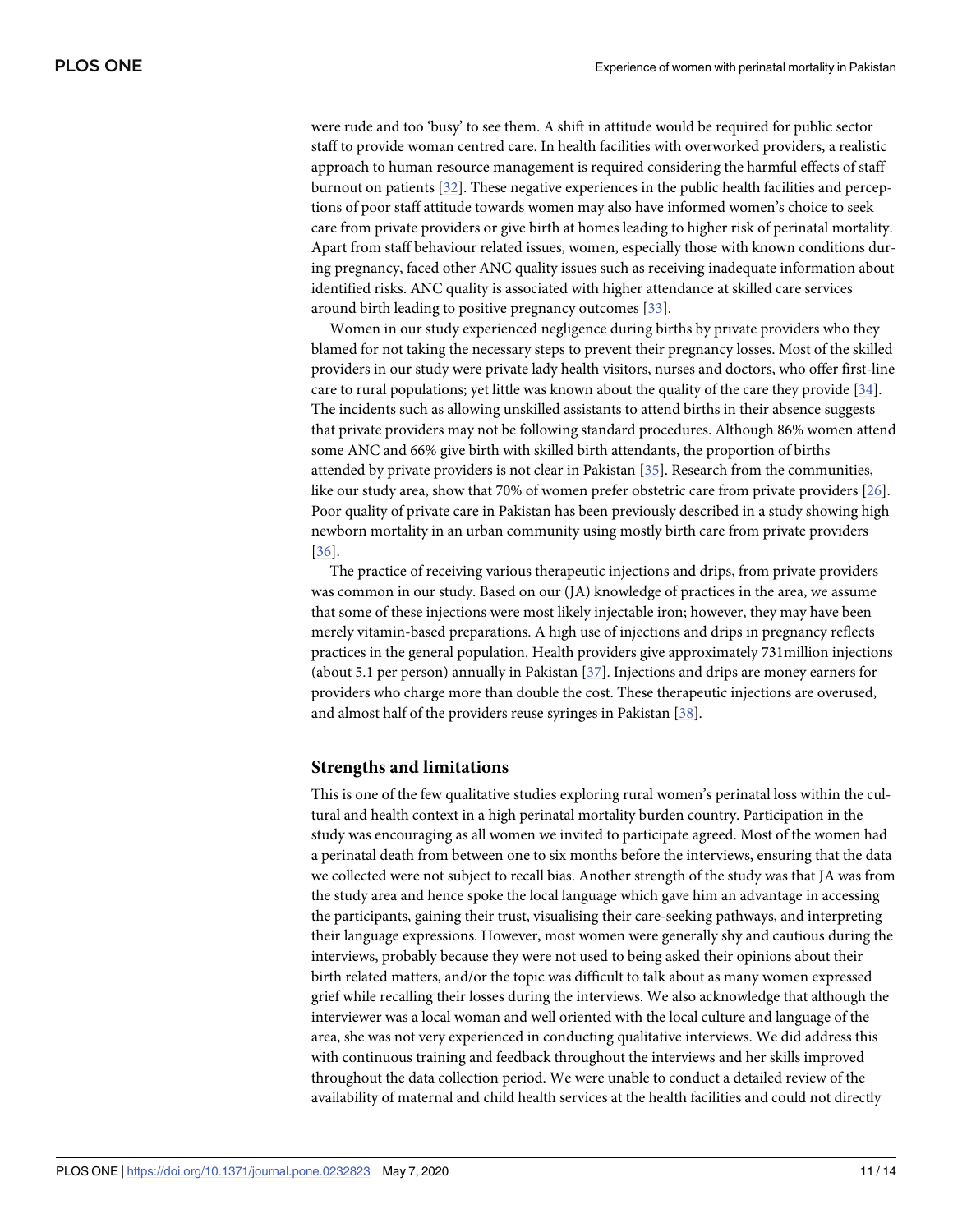assess the quality of care provided by any type of provider which would have further validated findings of this study.

## **Conclusion**

This study brings to the fore the need for a context-specific comprehensive strategy to prevent perinatal mortality in Pakistan. We recommend a comprehensive strategy to ensure rural women's access to high quality ANC and birth care services. Access to an integrated referral network, linking communities, local health facilities and comprehensive obstetric and newborn care facilities, is needed for effective perinatal mortality prevention. Publicly available and free CS and newborn care services within each district would make a major impact on the perinatal mortality burden in Pakistan. Health providers' accountability to ensure their responsiveness to pregnant women during their ANC encounters and at the time of birth will ensure women and their families' trust in the services. Private maternal and child healthcare providers need to be involved and regulated to ensure quality of care around birth. Any future research exploring the role of expanding private sector care around birth will be helpful to further understand and prevent perinatal mortality in a similar context. Further research is also recommended to assess challenges to women who live in areas where they have limited support from local health workers and are at higher risk of perinatal mortality.

## **Supporting information**

**S1 [File.](http://www.plosone.org/article/fetchSingleRepresentation.action?uri=info:doi/10.1371/journal.pone.0232823.s001)** (DOCX)

## **Author Contributions**

**Conceptualization:** Jamil Ahmed, Ashraful Alam, Camille Raynes Greenow.

**Data curation:** Jamil Ahmed, Saadat Khokhar, Ramesh Kumar.

**Formal analysis:** Jamil Ahmed, Ashraful Alam, Ramesh Kumar, Camille Raynes Greenow.

**Funding acquisition:** Jamil Ahmed.

**Investigation:** Jamil Ahmed, Saadat Khokhar, Sadiq Khowaja, Ramesh Kumar.

**Methodology:** Jamil Ahmed, Ashraful Alam, Saadat Khokhar, Sadiq Khowaja, Camille Raynes Greenow.

**Project administration:** Jamil Ahmed.

**Resources:** Jamil Ahmed, Camille Raynes Greenow.

**Software:** Jamil Ahmed, Camille Raynes Greenow.

**Supervision:** Ashraful Alam, Saadat Khokhar, Sadiq Khowaja, Ramesh Kumar.

**Validation:** Jamil Ahmed, Saadat Khokhar, Sadiq Khowaja.

**Visualization:** Jamil Ahmed.

**Writing – original draft:** Jamil Ahmed, Camille Raynes Greenow.

**Writing – review & editing:** Jamil Ahmed, Ashraful Alam, Saadat Khokhar, Sadiq Khowaja, Ramesh Kumar, Camille Raynes Greenow.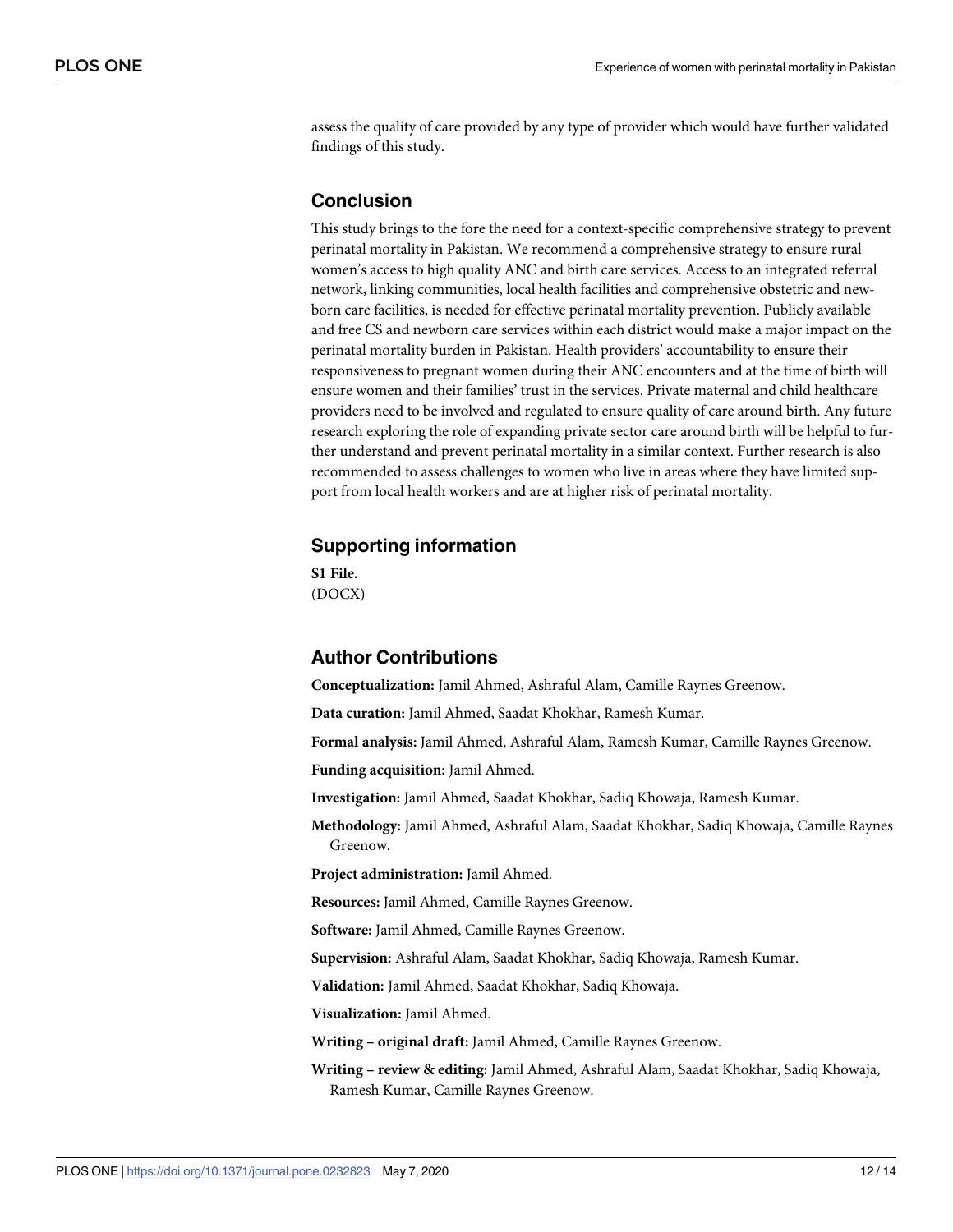#### <span id="page-12-0"></span>**References**

- **[1](#page-1-0).** Kayode GA, Grobbee DE, Amoakoh-Coleman M, Adeleke IT, Ansah E, de Groot JA, et al. Predicting stillbirth in a low resource setting. BMC pregnancy and childbirth. 2016; 16:274. [https://doi.org/10.1186/](https://doi.org/10.1186/s12884-016-1061-2) [s12884-016-1061-2](https://doi.org/10.1186/s12884-016-1061-2) PMID: [27649795](http://www.ncbi.nlm.nih.gov/pubmed/27649795)
- **[2](#page-1-0).** de Bernis L, Kinney MV, Stones W, Ten Hoope-Bender P, Vivio D, Leisher SH, et al. Stillbirths: ending preventable deaths by 2030. Lancet. 2016; 387(10019):703–16. [https://doi.org/10.1016/S0140-6736](https://doi.org/10.1016/S0140-6736(15)00954-X) [\(15\)00954-X](https://doi.org/10.1016/S0140-6736(15)00954-X) PMID: [26794079](http://www.ncbi.nlm.nih.gov/pubmed/26794079)
- **[3](#page-1-0).** Lawn JE, Blencowe H, Waiswa P, Amouzou A, Mathers C, Hogan D, et al. Stillbirths: rates, risk factors, and acceleration towards 2030. Lancet. 2016; 387(10018):587–603. [https://doi.org/10.1016/S0140-](https://doi.org/10.1016/S0140-6736(15)00837-5) [6736\(15\)00837-5](https://doi.org/10.1016/S0140-6736(15)00837-5) PMID: [26794078](http://www.ncbi.nlm.nih.gov/pubmed/26794078)
- **[4](#page-1-0).** Flenady V, Wojcieszek AM, Middleton P, Ellwood D, Erwich JJ, Coory M, et al. Stillbirths: recall to action in high-income countries. Lancet. 2016; 387(10019):691–702. [https://doi.org/10.1016/S0140-6736\(15\)](https://doi.org/10.1016/S0140-6736(15)01020-X) [01020-X](https://doi.org/10.1016/S0140-6736(15)01020-X) PMID: [26794070](http://www.ncbi.nlm.nih.gov/pubmed/26794070)
- **[5](#page-1-0).** Yoshida S, Martines J, Lawn JE, Wall S, Souza JP, Rudan I, et al. Setting research priorities to improve global newborn health and prevent stillbirths by 2025. Journal of global health. 2016; 6(1):010508. <https://doi.org/10.7189/jogh.06.010508> PMID: [26401272](http://www.ncbi.nlm.nih.gov/pubmed/26401272)
- **[6](#page-1-0).** ten Hoope-Bender P, Stenberg K, Sweeny K. Reductions in stillbirths—more than a triple return on investment. Lancet. 2016; 387(10018):e14–6. [https://doi.org/10.1016/S0140-6736\(15\)01277-5](https://doi.org/10.1016/S0140-6736(15)01277-5) PMID: [26794075](http://www.ncbi.nlm.nih.gov/pubmed/26794075)
- **[7](#page-1-0).** Dickson KE, Simen-Kapeu A, Kinney MV, Huicho L, Vesel L, Lackritz E, et al. Every Newborn: healthsystems bottlenecks and strategies to accelerate scale-up in countries. Lancet. 2014; 384(9941):438– 54. [https://doi.org/10.1016/S0140-6736\(14\)60582-1](https://doi.org/10.1016/S0140-6736(14)60582-1) PMID: [24853600](http://www.ncbi.nlm.nih.gov/pubmed/24853600)
- **[8](#page-1-0).** Okawa S, Win HH, Leslie HH, Nanishi K, Shibanuma A, Aye PP, et al. Quality gap in maternal and newborn healthcare: a cross-sectional study in Myanmar. BMJ Glob Health. 2019; 4(2):e001078. [https://](https://doi.org/10.1136/bmjgh-2018-001078) [doi.org/10.1136/bmjgh-2018-001078](https://doi.org/10.1136/bmjgh-2018-001078) PMID: [30997160](http://www.ncbi.nlm.nih.gov/pubmed/30997160)
- **[9](#page-1-0).** Alliance for M, Newborn Health Improvement mortality study g. Population-based rates, timing, and causes of maternal deaths, stillbirths, and neonatal deaths in south Asia and sub-Saharan Africa: a multi-country prospective cohort study. Lancet Glob Health. 2018.
- **[10](#page-1-0).** Bhutta ZA, Das JK, Bahl R, Lawn JE, Salam RA, Paul VK, et al. Can available interventions end preventable deaths in mothers, newborn babies, and stillbirths, and at what cost? Lancet. 2014; 384 (9940):347–70. [https://doi.org/10.1016/S0140-6736\(14\)60792-3](https://doi.org/10.1016/S0140-6736(14)60792-3) PMID: [24853604](http://www.ncbi.nlm.nih.gov/pubmed/24853604)
- **[11](#page-1-0).** Ahmed J, Alam A, Raynes-Greenow C. Maternal empowerment and healthcare access determines stillbirths and early neonatal deaths in Pakistan: analysis of demographic and health survey 2012–13. Journal of Global Health Reports. 2018; 2:e2018030.
- **[12](#page-2-0).** Khan MS, Mehboob N, Rahman-Shepherd A, Naureen F, Rashid A, Buzdar N, et al. What can motivate Lady Health Workers in Pakistan to engage more actively in tuberculosis case-finding? BMC Public Health. 2019; 19(1):999. <https://doi.org/10.1186/s12889-019-7326-8> PMID: [31345194](http://www.ncbi.nlm.nih.gov/pubmed/31345194)
- **[13](#page-2-0).** Christou A, Alam A, Hofiani SMS, Rasooly MH, Mubasher A, Rashidi MK, et al. How community and healthcare provider perceptions, practices and experiences influence reporting, disclosure and data collection on stillbirth: findings of a qualitative study in Afghanistan. 2019.
- **[14](#page-3-0).** Tong A, Sainsbury P, Craig J. Consolidated criteria for reporting qualitative research (COREQ): a 32 item checklist for interviews and focus groups. Int J Qual Health Care. 2007; 19(6):349–57. [https://doi.](https://doi.org/10.1093/intqhc/mzm042) [org/10.1093/intqhc/mzm042](https://doi.org/10.1093/intqhc/mzm042) PMID: [17872937](http://www.ncbi.nlm.nih.gov/pubmed/17872937)
- **[15](#page-9-0).** Thaddeus S, Maine D. Too far to walk: maternal mortality in context. Soc Sci Med. 1994; 38(8): 1091–110. [https://doi.org/10.1016/0277-9536\(94\)90226-7](https://doi.org/10.1016/0277-9536(94)90226-7) PMID: [8042057](http://www.ncbi.nlm.nih.gov/pubmed/8042057)
- **[16](#page-9-0).** Upadhyay RP, Rai SK, Krishnan A. Using three delays model to understand the social factors responsible for neonatal deaths in rural Haryana, India. J Trop Pediatr. 2013; 59(2):100–5. [https://doi.org/10.](https://doi.org/10.1093/tropej/fms060) [1093/tropej/fms060](https://doi.org/10.1093/tropej/fms060) PMID: [23174990](http://www.ncbi.nlm.nih.gov/pubmed/23174990)
- **[17](#page-9-0).** Treacy L, Bolkan HA, Sagbakken M. Distance, accessibility and costs. Decision-making during childbirth in rural Sierra Leone: A qualitative study. PLoS One. 2018; 13(2):e0188280. [https://doi.org/10.](https://doi.org/10.1371/journal.pone.0188280) [1371/journal.pone.0188280](https://doi.org/10.1371/journal.pone.0188280) PMID: [29462152](http://www.ncbi.nlm.nih.gov/pubmed/29462152)
- **[18](#page-9-0).** Smith GC. Screening and prevention of stillbirth. Best Pract Res Clin Obstet Gynaecol. 2017; 38:71–82. <https://doi.org/10.1016/j.bpobgyn.2016.08.002> PMID: [27729208](http://www.ncbi.nlm.nih.gov/pubmed/27729208)
- **[19](#page-9-0).** Patel AB, Prakash AA, Raynes-Greenow C, Pusdekar YV, Hibberd PL. Description of inter-institutional referrals after admission for labor and delivery: a prospective population based cohort study in rural Maharashtra, India. BMC Health Serv Res. 2017; 17(1):360. [https://doi.org/10.1186/s12913-017-2302-](https://doi.org/10.1186/s12913-017-2302-4) [4](https://doi.org/10.1186/s12913-017-2302-4) PMID: [28526027](http://www.ncbi.nlm.nih.gov/pubmed/28526027)